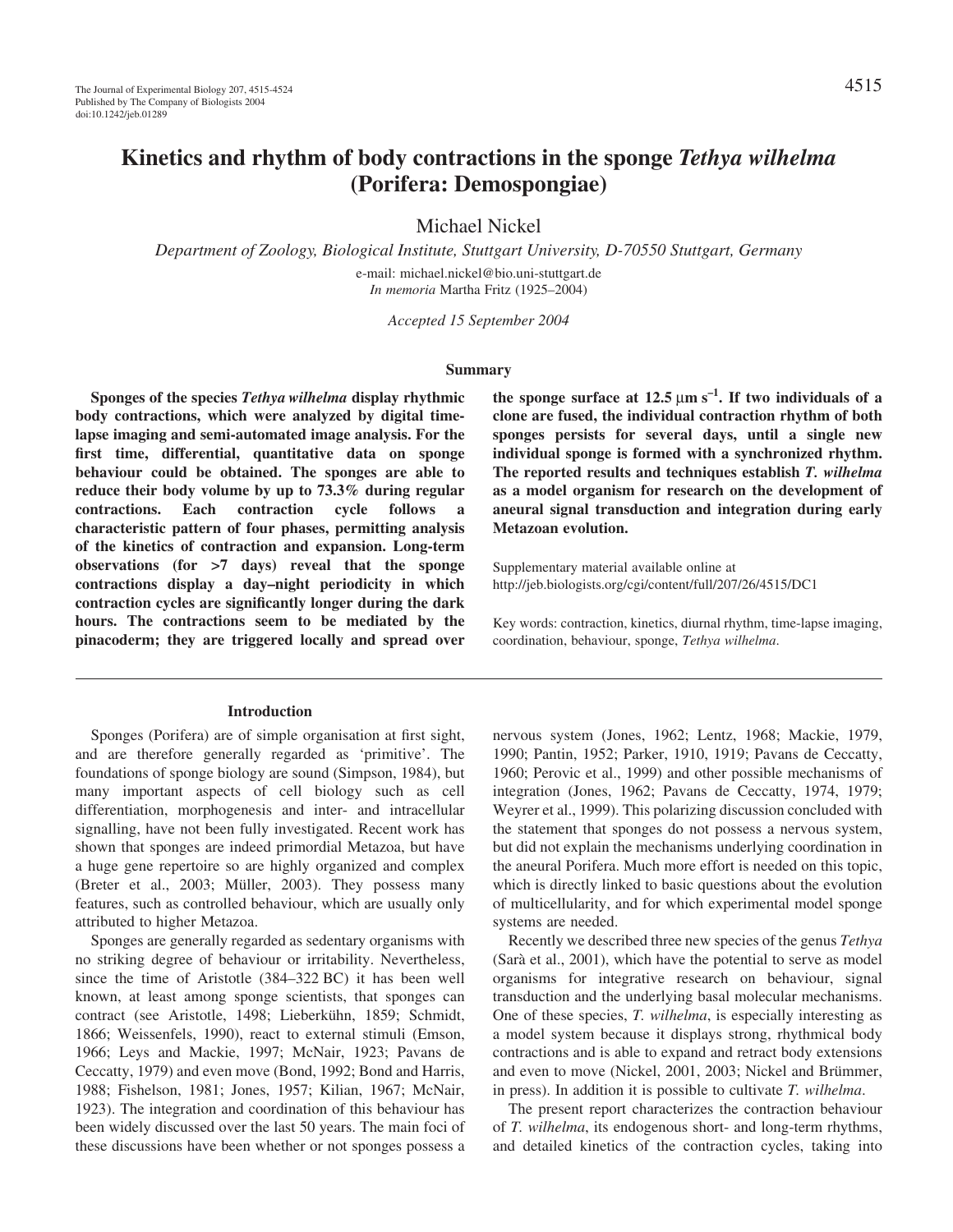account any endogenous and exogenous triggers involved in contraction regulation. The aim of the study was to assess sponge behaviour precisely for the first time, both qualitatively and quantitatively. We used *T. wilhelma* as a model system for quantitative physiological and pharmacological studies on signal triggering, transmission and integration from organism level down to tissue, cellular and molecular levels, respectively.

# **Materials and methods**

# *Animals*

Specimens of the sponge *Tethya wilhelma* Sarà et al. 2001 (Tethyidae, Hadromerida, Demospongiae) were obtained from the type location in the aquarium of the zoological-botanical garden 'Wilhelma' in Stuttgart (Sarà et al., 2001). For experiments the sponges were maintained in a 180 l aquarium, at 26°C, using running artificial seawater (Nickel et al., 2001), under a light:dark cycle of 12 h:12 h. Sponges were fed regularly using commercial liquid invertebrate food (Marine de Luxe Coralfood Extra, H+S GmbH, Herdecke, Germany). Seawater was exchanged at a rate of 5–10% of the total aquarium volume each week.

# *Experimental manipulations*

For the experiments the sponges were allowed to attach on a black plastic carrier slide for 24–48 h in the aquarium. After attachment they were transferred to stages inside the observation chambers. For one experiment, two sponges were allowed to fuse together, and then their contractile behaviours recorded.

#### *Observation chambers*

Long-term observations were either performed directly in the aquarium, or in open and closed observation chambers. The open glass chamber had a volume of 3.5 l and was connected to the aquarium by a pump cycle. The closed system had a total volume of 0.25 l, and consisted of an aerated experimental reactor, based on the principles of airlift reactor design, connected to a temperature regulation unit (F25, Julabo, Seelbach, Germany). Oxygen level and temperature were monitored using a multi-sensor system (P4, WTW, Weilheim, Germany), controlled by a computer-software (MultiLab Pilot 3.0, WTW). A built-in optical glass filter  $(Ø 49$  mm, D.K. Enterprises, India) allowed proper imaging.

# *Time-lapse imaging*

Digital images of the sponges were taken at a resolution of  $2048\times1536$  pixels at regular intervals of 30–200 s, depending on the experiment. A Nikon Coolpix 990E digital camera in manual macro focus and exposure mode was used to acquire greyscale images. The camera was connected to a Nikon SB 24 flash unit, set to manual mode  $(24 \text{ mm}, \text{ output } 1/16)$ . The camera was controlled by a PC, using USB connection cable and the software DC\_RemoteShutter V 2.3.0 in conjunction with DC\_TimeTrigger V. 1.0 (Madson, 2003). Images were downloaded, saved on the PC and erased on the CF-card of the camera immediately after being taken. A reference image including a scale bar placed next to the sponge was taken for each experimental series, for scaling. In all cases a black background was used to maximize contrast.

#### *Image analysis and statistics software*

Image analysis was performed using ImageJ 1.30 and 1.31 (NIH, Washington, USA), based on built in functions (Rasband, 1997–2004; http://rsb.info.nih.gov/ij/). Excel 2000 (Microsoft, Redmond, USA) was used to prepare activity diagrams. The SPSS software package (V. 11.5, SPSS Inc, Chicago, USA) was used to perform statistical analysis.

## *Projected area measurement*

The projected area measurement was based on the contrast difference between sponge (whitish) and background (black). All images were scaled using the reference image. A threshold value between 50 and 90 was applied to the 8-bit images and the absolute projected area of the sponge was measured using ImageJ's built-in measurement tool. All time-lapse series were loaded as image stacks into ImageJ. A macro was programmed to measure semi-automatically. Measurement results were written to a text file and further computed using Excel 2000. For the aquarium-based time-lapse series a manual image control and correction was performed in ImageJ prior to measurement. In this way false measurements were avoided in cases where errant organisms (snails, polychaets or amphipods) were crawling on the sponge surface.

For the measurement of two fused sponges, the method described was slightly modified. The outer half of each sponge was used for projected area measurement. A compensation of the shift of the areas during contraction was applied manually. For projected area calculations the values of the measurements were doubled to estimate the area of each individual.

# *Segment measurement*

A measurement method based on image segmentation was developed to obtain temporally resolved information on contraction waves running over the sponge body. A grid of 1 mm<sup>2</sup> fields was projected over the image and selected fields were measured separately, as described for the whole sponge projected area above.

# *Contraction kinetics*

For calculation of the kinetics of an average contraction cycle, values of 12 sequential cycles of a time-lapse series were analysed. For maximum contraction (area minimum), time was set to zero. For each cycle, relative contraction values were calculated by setting the starting non-contracted state (area maximum) of each cycle to 1. The relative projected area values of each cycle were calculated in relation to the antecedent maximum. In this way the influence of changes in the body extension on the projected area was minimized. The average contraction including standard deviation (S.D.) was calculated for each relative time point. Contraction kinetic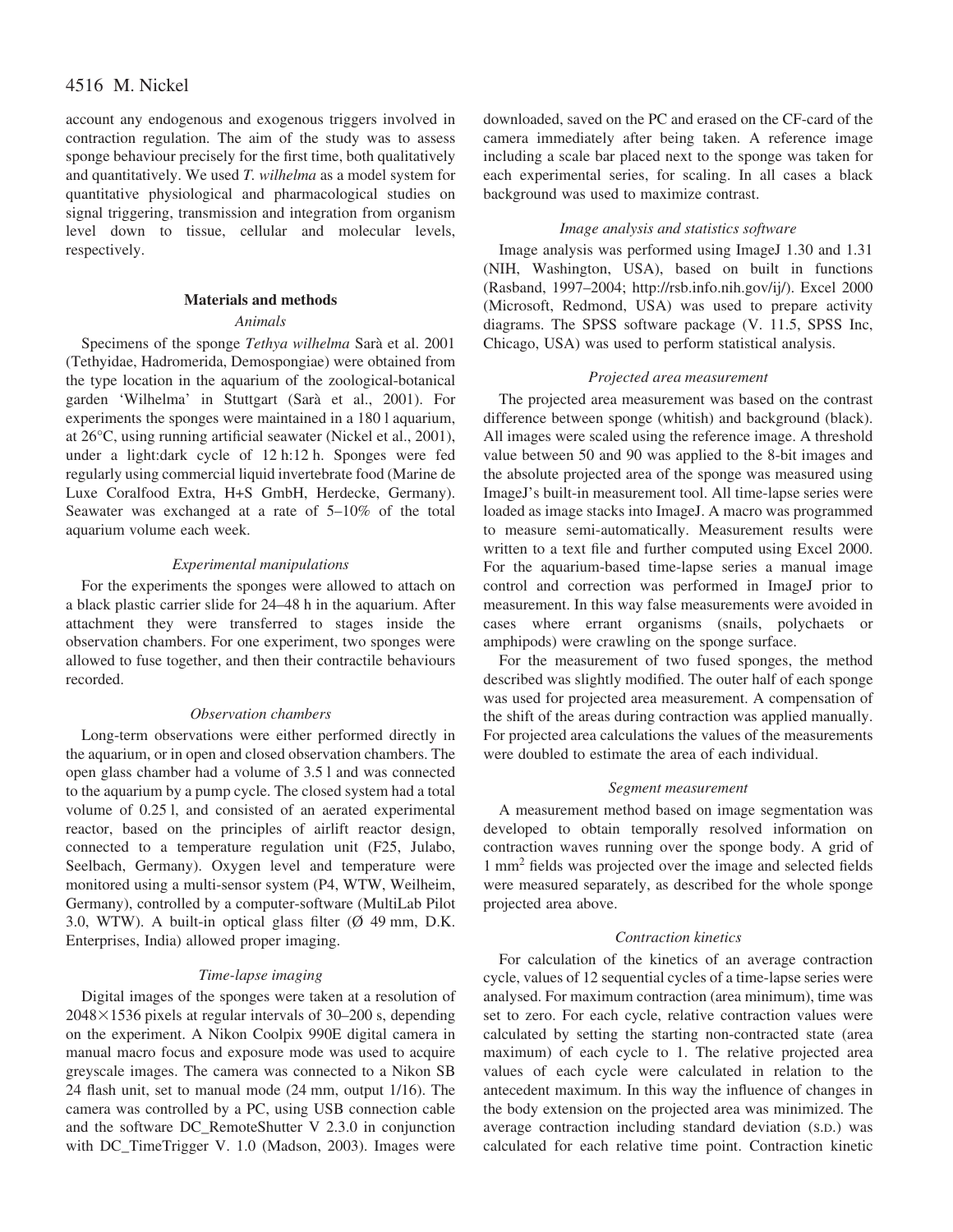diagrams were plotted for two independent datasets. Subcontractions, small but incomplete events, were not used when calculating contraction cycle kinetics.

#### *Statistical analysis*

For statistical analysis of the long-term rhythm, cycle durations were measured as time between maximum contractions (area minimum). A *t*-test (Welch-test; assuming equal distribution, but no equal variances; *N*=80) was performed on two alternative hypotheses:  $H_0$ : no difference in cycle length between day and night, *vs* H<sub>1</sub>: difference in cycle length between day and night. Since two datasets (*N*=36 and *N*=44) were combined for this analysis, the same test was applied to make sure there was no significant difference between them.

For comparison of different contraction states (full *vs* partial contractions) the contraction extent was compared using relative projected area values (see above). A *t*-test (Welch-test; assuming equal distribution, but no equal variances; *N*=53) was performed on two alternative hypotheses:  $H_0$ : only one class of contraction extent,  $v_s$  H<sub>1</sub>: two classes of contraction extent.

## **Results**

# *Contraction cycle duration and frequency*

*T. wilhelma* contraction has been observed to occur regularly at intervals between 60 and 600 min, with frequencies of  $2.8\times10^{-4}$  to  $2.8\times10^{-5}$  Hz, respectively. This broad range of contraction cycle duration can occur in one sponge specimen over a period of a week under natural or natural-like conditions in the aquarium, where many factors influence the sponge (see below). In a closed experimental system, specimens of *T. wilhelma* tend to display very regular contraction patterns over periods of hours and days. As an example, two different specimens displayed cycle durations of  $83.3 \pm 11$  min  $(\approx 2.0 \times 10^{-4} \text{ Hz}; N=12; \text{ specimen} \text{ Tw1})$  and 169.0 $\pm 28 \text{ min}$ 

Table 1. Comparison of durations of contraction and *expansion phases in the two specimens of* T. wilhelma *of Fig.·1*

| $1 \nu \lambda \cdot 1$ |   |                          |                               |  |  |  |  |  |  |
|-------------------------|---|--------------------------|-------------------------------|--|--|--|--|--|--|
| Specimen                | N | $\Delta t^{\rm C}$ (min) | $\Delta t^{\rm E}$ (min)      |  |  |  |  |  |  |
| Tw 1<br>Tw 2            |   | $21.6+4$<br>$23.3 \pm 3$ | $48.0 \pm 12$<br>$53.8 \pm 7$ |  |  |  |  |  |  |

∆*t* C, duration of contraction phase; ∆*t* E, duration of expansion phase.

Values are means ± S.D.

 $(\approx 9.9 \times 10^{-5} \text{ Hz}; N=6; \text{ specimen Tw2})$  during a period of 18 h (Fig. 1). If cycle duration is increased, only the cycle phase of maximum expansion of the sponge is prolonged. No difference is observed in either the duration of the contraction phases  $(\Delta t^{\mathbb{C}})$  or in the duration of the expansion phases ( $\Delta t^{\mathbb{E}}$ ) (Table 1). A contraction event can be triggered without a following full contraction (Fig.  $1A$ ). In this case local contractions that take place on the sponge surface have hardly any influence on the body size.

## *Long-term rhythm of contraction*

The contraction rhythms of two specimens were recorded inside the aquarium (Fig.  $2A$ ) and an open chamber (Fig.  $2B$ ) for 177 h and 169 h, respectively, under a light:dark cycle of 12 h:12 h. When conditions in the aquarium were natural-like, *T. wilhelma* displayed 44 contraction cycles during the observation period, compared to 36 in the open chamber, where there were no other organisms and very stable current conditions. The duration of the contraction cycles varied between 73.3 min ( $\approx 2.3 \times 10^{-4}$  Hz) and 609.0 min  $(\approx 2.7 \times 10^{-5} \text{ Hz})$ .

The average relative contraction extent, measured as relative reduction of the projected sponge area, differed significantly between the two sponges. In contrast no significant difference



Fig. 1. (A) Contraction patterns of two specimens (Tw1 and Tw2) of *T. wilhelma*, representing the changes in projected areas over an experimental period of 18 h. Tw1 was placed in the aquarium, Tw2 in a closed experimental reactor. Note the subcontraction (asterisk) of Tw2 at a time point when a regular contraction should have taken place if the rhythm of the former contraction series had continued; dotted lines, Tw1; broken lines, Tw2. (B) Comparison of average contraction cycle duration of Tw1 (83.3±11 min; *N*=12) and Tw2 (169.0±28 min; *N*=6).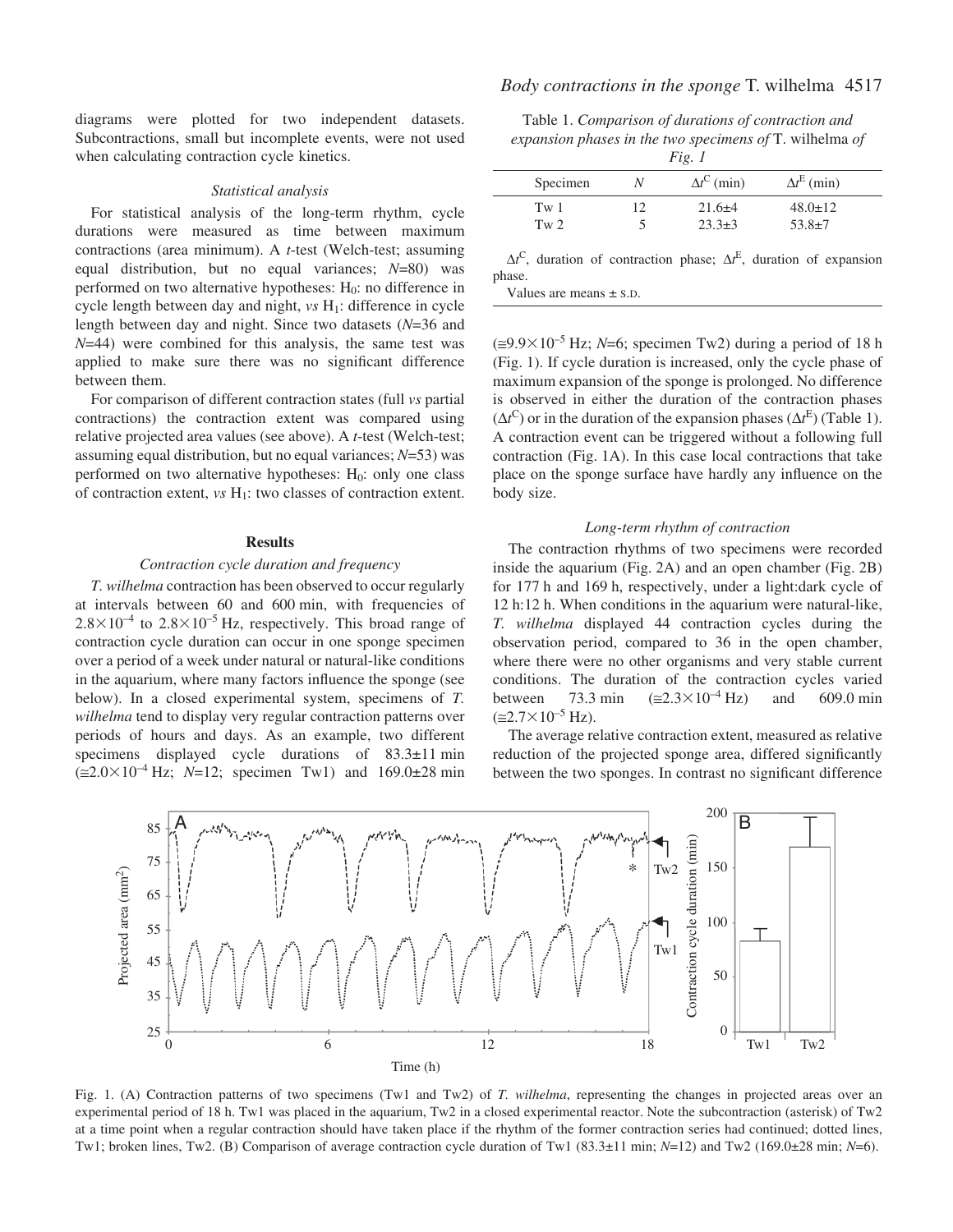could be found for the average duration of the contraction cycles between the two datasets. Consequently both datasets were combined for analysis of a day–night cycle. During the day, sponges contracted every  $215.7\pm92$  min  $(\approx 7.7 \times 10^{-5} \pm 2 \times 10^{-4} \text{ Hz};$  *N*=44), in comparison to a cycle length of 274.5±149 min ( $\approx 6.1 \times 10^{-5} \pm 2 \times 10^{-4}$  Hz; *N*=36). A significant difference was found between the average cycle durations of day and night  $(P=0.042, \alpha=0.05;$  Fig. 3).

In addition to the regular full contraction (movie S1 in supplementary material) several subcontractions were observed, especially in the aquarium specimen (Fig. 2A, movie S2 in supplementary material). The subcontractions led to a reduction in the relative projected sponge area by 0.158±0.04 (*N*=9) in comparison to 0.442±0.06 (*N*=44) for regular full contractions in the same experiment. The maximum reduction of projected area observed was 0.58, with minimum 0.30,

representing the extremes for regular contractions. The difference in contraction extent between full contraction and subcontractions was highly significant (*P<*0.00001,  $α=0.05$ ).

In aquarium conditions, several periods of irregular contractions occurred that are a direct reaction of the sponge to organisms such as snails, polychaets and crustaceans crawling on its surface or even feeding on the sponge or epibiontic algae. In one case, *T. wilhelma* showed a series of strong, irregular contractions when attacked by an amphipod (Fig. 2A, movie S3 in supplementary material). Comparable irregular contraction patterns were not observed in the open chamber, which was virtually free of errant organisms.

#### *Kinetics of contraction*

Two consensus diagrams were calculated and plotted, from





Fig. 2. Long-term recording over more than 7 days of the changes in projected area during contraction cycles of two specimens of *T. wilhelma* in the aquarium (A) and the open glass chamber (B). Light and dark periods are represented by white and grey backgrounds, respectively. Subcontractions, which differ significantly from regular contractions, are marked by asterisks. Experimental periods S1, S2 and S3 are represented by movies in the supplementary material. S1 represents a regular contraction series, S2 shows a series of subcontractions between regular contractions, S3 demonstrates the reaction of the sponge on a mechanical stimulation (amphipod attack). Note the adaptation phase in B after settling the sponge in the observation chamber.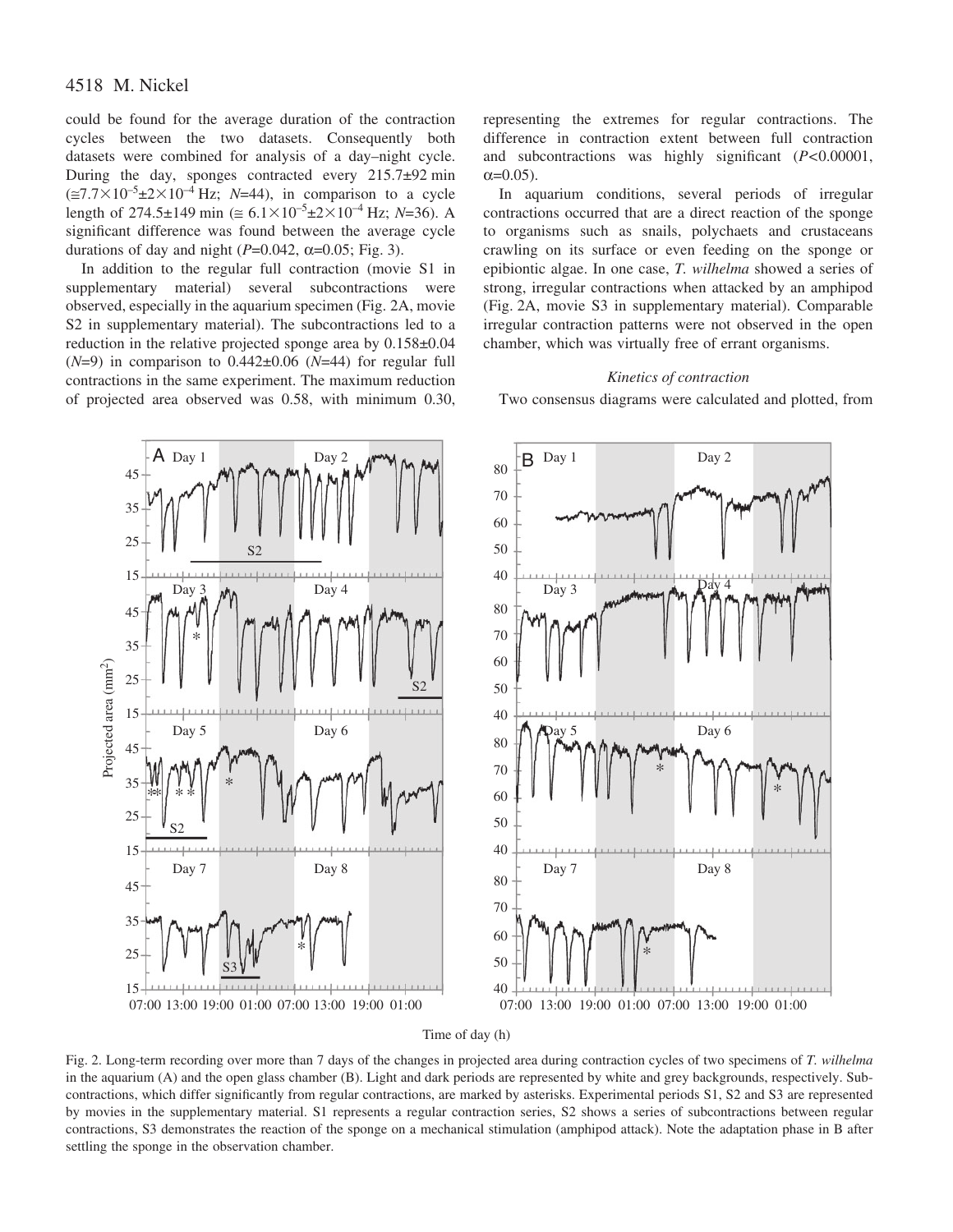

Fig. 3. Comparison of average contraction cycle durations during day and night for two specimens of *T. wilhelma* (Tw 1 and Tw 2) and for the combined datasets (Tw 1+2). Contraction cycle duration differs significantly between day and night (*P*=0.042).

two independent datasets  $(N=12; Fig. 4)$ . The principle kinetics are the same in both cases, though there is variability in extent of contraction, depending on the sponge specimen. Maximum contraction differs by means of relative projected area in the range of 0.15 (0.71±0.03, *N*=12 *vs* 0.56±0.03, *N*=12). The maximum relative rates of contraction  $(v_{\text{max}}^C)$  calculated by change in projected area per unit time varies between  $-42\times10^{-3}$  s<sup>-1</sup> and  $-63\times10^{-3}$  s<sup>-1</sup>, respectively, whereas the maximum speed of expansion calculated as change in projected area per unit time is very similar in both cases,  $19\times10^{-3}$  s<sup>-1</sup> and  $22\times10^{-3}$  s<sup>-1</sup>, respectively. The general kinetics of the contraction cycle of *T. wilhelma* can be subdivided into four phases (Fig. 5): contraction (size reduction), contracted state, expansion (size increase) and expanded state. Contraction is a faster process than expansion ( $v_{\text{max}}^{\text{C}} > v_{\text{max}}^{\text{E}}$ ).

# *Local contractions, spreading*

In time-lapse movies prepared from the image series the propagation and spreading of local contractions over the sponge surface can be observed (movie S4 in supplementary material). By measuring the local projected area changes of two sponge sectors of 2 and 3 mm<sup>2</sup>, respectively, at a distance 3 mm apart, the speed of propagation was quantified. The local contraction spread along the pinacoderm at a rate of 750  $\mu$ m min<sup>-1</sup> (=12.5  $\mu$ m s<sup>-1</sup>; Fig. 6). The first local contractions may propagate faster (Fig. 6B), but the main contraction clearly represents a wave running over the sponge.

# *Contraction in fused sponge specimens*

Since *T. wilhelma* reproduces mainly by budding, most specimens in our aquariums are clones, which may be fused to form larger sponge masses. Sponges undergo a characteristic morphological reorganisation during fusion, resulting in the final loss of individual skeletal structures of the progenitor sponges by forming one larger sponge. In the early phase of reconstruction the progenitors can still be recognised as individuals by their contraction pattern, which is not synchronised at the beginning. In a fusion experiment this



Fig. 4. Contraction kinetics of two independent datasets from two specimens of *T. wilhelma* (A and B), each representing the average of 12 contraction cycles. For calculations, relative contraction extent was used in order to minimize the influence on changes in the projected area by expansion and retraction of body extensions. For each contraction cycle included, time *t*=0 was set at the state of maximum contraction. In both cases the absolute values of maximum contraction rates  $|v_{\text{max}}^{\text{C}}|$  are higher than the absolute values of maximum expansion rates  $|v_{\text{max}}^{\text{E}}|$ .



Fig. 5. Schematic representation of contraction kinetics and the four resulting phases of a contraction cycle in *T. wilhelma*. The contraction phase is shorter than the expansion phase, resulting in a higher absolute value for the maximum contraction rate  $|v_{\text{max}}^{\text{C}}|$  than the absolute values of maximum expansion rates  $|v_{\text{max}}^{\text{E}}|$ . The phase of maximum contraction  $(P_C)$  is shorter than phase of maximum expansion  $(P_E)$ , see also Table 1. Variations in contraction cycle length are solely due to differences in  $P_{\text{E}}$ .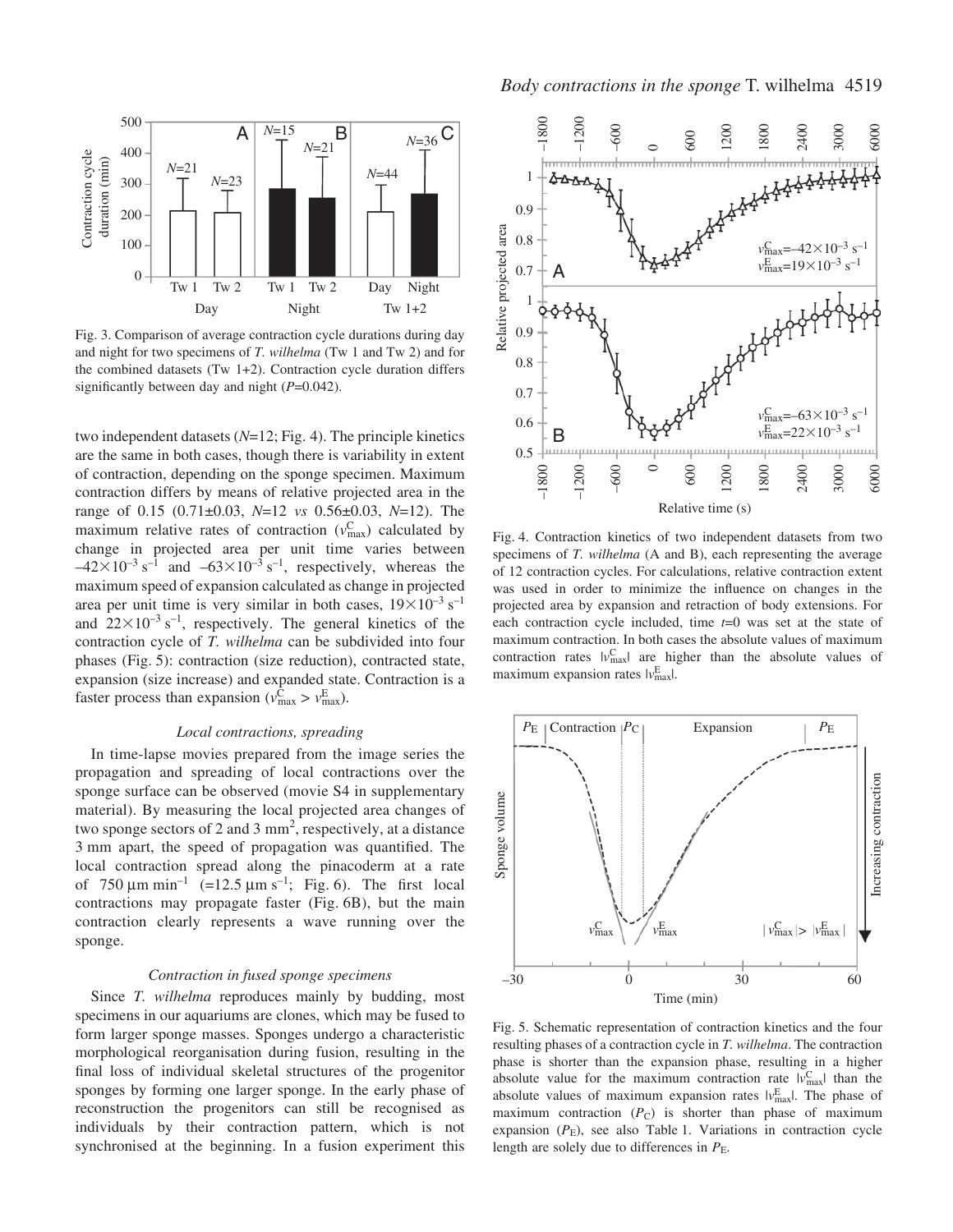

Fig. 6. (A) Local fields used to measure the spreading of local contractile waves over the sponge body. Field a represents an measurement area of 3 mm<sup>2</sup>, field b represents 2 mm<sup>2</sup>; both are not completely filled by sponge, to record changes due to contraction; distance *d* between a and b is 3 mm; bar, 2.5 mm. (B) Changes in the projected areas of fields a and b during a contraction event. The maximum contraction spreads as a wave over the sponge surface, taking 4 min to traverse the 3 mm distance, a speed of 750  $\mu$ m min<sup>-1</sup> (=12.5  $\mu$ m s<sup>-1</sup>). The contraction used for this measurement is shown in movie S4 in supplementary material.

individuality could be demonstrated (movie S5 in supplementary material). By measuring the projected area of the outer parts of each progenitor the contraction pattern of both parts of the fused sponge could be monitored independently (Fig. 7). The resulting contraction pattern is not as precise as in the case of non-fused sponges, since contraction of one progenitor always indirectly influences the measurement area of the other progenitor. It is methodologically impossible to compensate for this completely. Nevertheless the independence of contraction of both parts can be monitored. It becomes obvious that two asynchronous contraction pattern are overlain, resulting in the mixture of four possible states: both expanded, one contracted and the other expanded (and *vice versa*), and both contracted. The contraction patterns of both sponges influence each other. In many cases a contraction of one sponge is followed by one of the other within 15 min. However, neither of the two sponges attains a consistent leading position, triggering the contraction of the other sponge.

In contrast to body contraction the formation and retraction of filaments is synchronised (movie S5 in supplementary material). It is unclear whether one of the sponges or both



Fig. 7. Contraction pattern and main contraction states of two fused individuals (Tw 1 and Tw 2) of *T. wilhelma*. (A) Both individuals in expanded phase. (B) Tw 1 in contracted phase, Tw 2 in expanded phase. (C) Both individuals in contracted phase. (C) Tw 1 in expanded phase, Tw 2 in contracted phase. Bars, 5 mm. (E) Contraction patterns of Tw 1 and Tw 2 and both together (Tw 1+2) over 24 h.  $A^*$ –D\* are contraction states represented by images A–D. The time-lapse series used for this measurement is shown in movie S5 in supplementary material.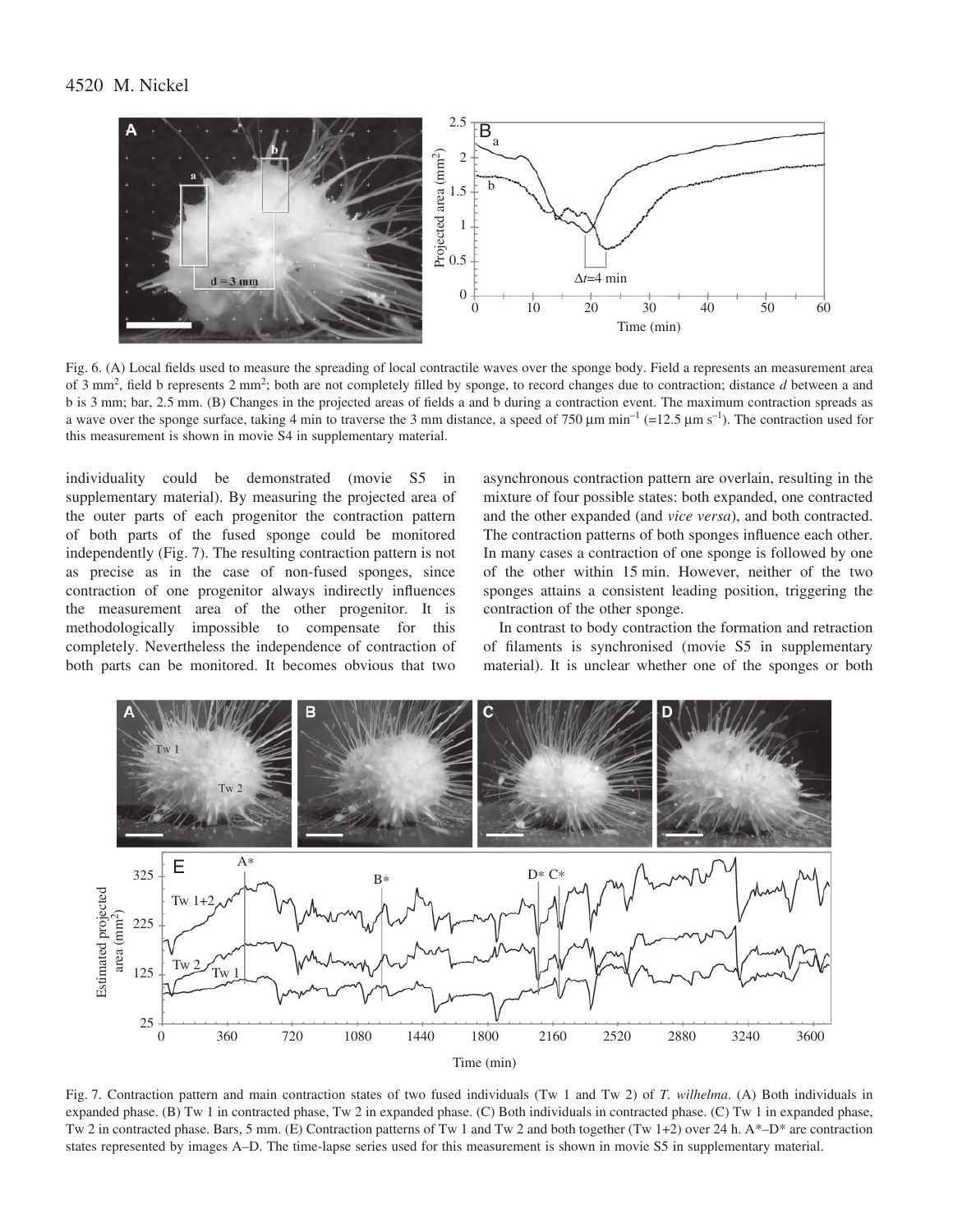| $\alpha$ |                  |                           |                |                 |               |                               |              |                |  |  |
|----------|------------------|---------------------------|----------------|-----------------|---------------|-------------------------------|--------------|----------------|--|--|
|          |                  | Area $A \, (\text{mm}^2)$ |                | Radius $r$ (mm) |               | Volume $V$ (mm <sup>3</sup> ) |              |                |  |  |
| Cycle    | $A_{\text{max}}$ | $A_{\min}$                | $\Delta A$ (%) | $r_{\rm max}$   | $r_{\rm min}$ | √ max                         | $\gamma$ min | $\Delta V$ (%) |  |  |
| A        | 51.36            | 29.29                     | 58.5           | 4.04            | 2.60          | 276.21                        | 73.62        | 73.3           |  |  |
|          | 34.96            | 24.31                     | 30.5           | 3.34            | 2.78          | 156.07                        | 90.00        | 42.3           |  |  |

Table 2. Comparison of the two extremes of contraction cycles of the same individual of T. wilhelma *(Tw 1)* during the long-term *experiment presented in Fig. 1A* 

*A*, projected area; max, maximum; min, minimum.

Cycle A represents the maximum contraction extent, cycle B the minimum during the experiment.

*r* estimated from *r*= $\sqrt{A/\pi}$ ; *V* estimated from *V*=4/3π*r*<sup>3</sup>; ∆*A* and ∆*V*: relative changes in measured projected area and estimated volume, respectively.

sponges together trigger the signal for extension and retraction of the filaments.

#### **Discussion**

#### *Rhythm and kinetics of contraction*

*Tethya wilhelma* is one of the behaviourally most active sponges known so far. In addition to its ability to crawl at speeds up to 2 mm  $h^{-1}$  (Nickel and Brümmer, in press) and to produce filamentous body extensions (Nickel, 2001), it has an extraordinary body contraction behaviour. The whole body is able to contract both rhythmically and upon receipt of external stimuli. We used digital time-lapse imaging to record changes in the projected area of the sponge. Assuming a spherical shape for the body of *T. wilhelma*, a maximum reduction in the projected area by 58.5% represents a volume reduction of 73.3% (Table 2). A comparable degree of contraction has not previously been reported for a sponge, even though it has long been known that several species of the genus *Tethya* are able to contract (Lieberkühn, 1859; Reiswig, 1971; Sarà and Manara, 1991; Schmidt, 1866). The extent or amplitude of the contraction is variable, but usually very stable over a period of several cycles (Fig. 1). Subcontractions occur when the body only partly contracts. The average resulting reduction in the projected area of 15.8% corresponds to a volume reduction of 22.6%. A major difference between regular full contraction and the subcontractions can be observed in the time-lapse movies: regular contractions involve the whole body contracting more or less at once, whereas during subcontractions only parts of the body contract, or if the whole body contracts then some parts contract more strongly than others. Even when such irregularities are also observed as contractile waves during regular contractions (see below), unequal body contraction is a major characteristic of subcontractions.

The rhythm or frequency of contraction cycles is not necessarily disturbed if subcontractions occur. In some cases  $subcontractions$  replace regular contractions (Fig. 1), even though the majority of subcontractions occur irregularly. Distinct contraction types in sponges have not been reported before, and this is the first time that different contraction behaviours have been discovered in a sponge.

The frequency of contraction is usually quite variable over a restricted range in long-term experiments (Fig. 2).

Nevertheless, for periods of hours or even days the contraction cycle frequency can be very stable  $(Fig. 1)$ , raising the question of an intrinsic, endogenous timing or triggering mechanism. Similar regular repeated contractions have been shown for oscules of *Spongia officinalis* (Pavans de Ceccatty, 1971) and for whole individuals of the marine species *Tethya crypta* (Reiswig, 1971) as well as for the freshwater sponge *Ephydatia fluviatilis* (Kilian and Wintermann-Kilian, 1979; Weissenfels, 1984, 1990). Even though the existance of an endogenous rhythm in *E. fluviatilis* has been questioned (De Vos and Van De Vyver, 1981), re-examination of this data points towards endogenous periodicity (Weissenfels, 1990).

Two independent long-term experiments show a significant difference in the contraction cycle frequency between day and night (Fig. 3), suggesting a diurnal rhythm, as has also been proposed for the related species *T. crypta* (Reiswig, 1971). In addition, Reiswig found that artificial illumination during darkness disturbs the rhythm, a result that seems not to be same for *T. wilhelma*. However, further experiments need to be performed under constant darkness and constant light conditions, in order to determine if the diurnal rhythm is endogenous or coupled to light sensitivity.

In *T. wilhelma* the difference in contraction cycle duration is only given by the variable duration of the fully expanded phase. Variabilities in the durations of the contraction, the contracted phase and the subsequent expansion are negligible (Table·1). Contraction kinetics calculated from two independent datasets (Fig. 4), revealed variation only in the amplitude of the contraction, and not in the duration of the cycle phases. The contracted state itself lasts only a few minutes. The schematic representation demonstrates that the contraction phase is shorter than the expansion phase (Fig. 5), indicating a difference in the mechanism. This is underlined by the fact that the absolute value of the maximum contraction rate  $|v_{\text{max}}^{\text{C}}|$  is higher than that of maximum expansion rate  $|v_{\text{max}}^{\text{E}}|$ . An active expansion mechanism by contraction of antagonistic mesohyle cells has been discussed (Wilson, 1910), but seems unlikely to occur in light of the difference between contraction and expansion kinetics in *T. wilhelma*. Furthermore, histological details of the appearance of dilating tissue and canals are not consistent with an active expansion mechanism (Jones, 1962). It seems more likely that expansion follows an increasing hydrostatic pressure inside the aquiferous system.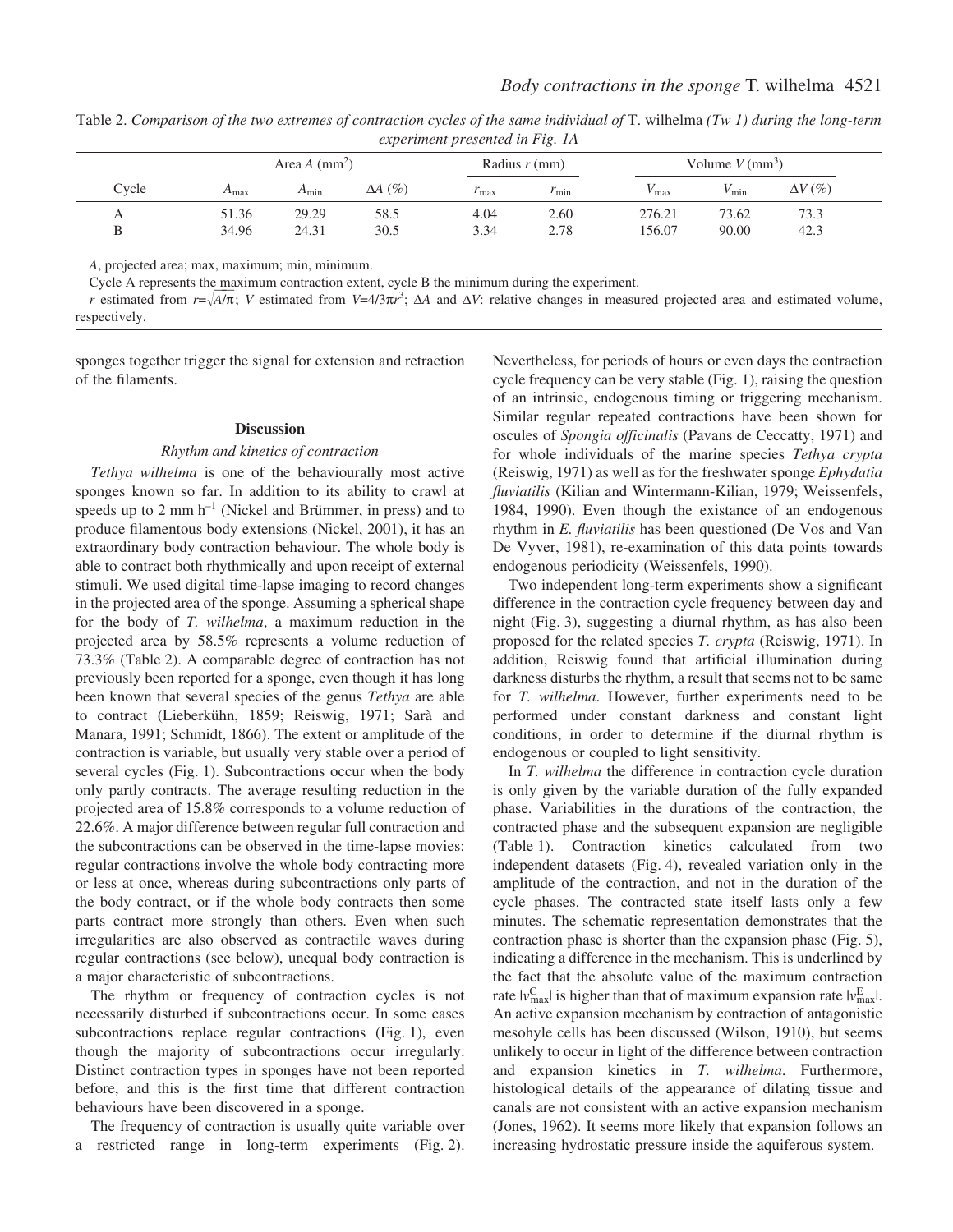# *Mechanisms and functions of contractions*

There have been many discussions concerning the nature of the contractile tissue in sponges (Jones, 1962). The two hypothetical principles are: (1) the contraction of the mesohyle is due to a contractile cell type called myocytes (Bagby, 1966; Pavans de Ceccatty, 1960, 1974; Sollas, 1888) or more recently actinocytes (Boury-Esnault and Rützler, 1997); (2) the contraction of the pinacoderm is due to the pinacocytes themselves (Bagby, 1970; Pavans de Ceccatty, 1986; Wilson, 1910). Neither of the two hypotheses can be excluded on the basis of present knowledge, but many observations point towards the latter mechanism, or both mechanisms working in conjunction. The presence of actinocytes in the mesohyle of the cortex has been shown in *T. wilhelma* (Nickel, 2001), but there is no direct evidence for their contractile nature. Both cell types contain actin filaments and networks (Bagby, 1966, 1970; Matsuno et al., 1988; Pavans De Ceccatty, 1981) and myosin has also been demonstrated in actinocytes and other sponge cells (Lorenz et al., 1996; Nickel, 2001). Hence it can be assumed that contraction of sponge cells is mediated by an actin–myosin mechanism.

The results presented here strongly support the contractile pinacoderm mechanism. Contractile waves on the surface of the sponge can be recorded  $(Fig. 6)$ , indicating that direct contraction of the pinacoderm occurs. The extent of contraction discussed above is another piece of evidence: the cortex of *T. wilhelma* is very rich in endopinacoderm (canals and lacuna), whereas the mesohyle of the cortex is of low cellular density (Nickel, 2001; Sarà et al., 2001). The extent of contraction can be easily attributed to the distinctive endopinacoderm, taking into account the physiological and ecological value of an increased water exchange due to a contraction of the endopinacocytes. The main volume change affects the volume of the aquiferous system (canal and lacuna) and not the volume of the mesohyle. The volume of the mesohyle is not necessarily reduced during contraction in this model, only the shape of the mesohyle, which is possible due to the loose organization of the cells and the extracellular matrix. In this case, every contraction cycle is accompanied by an enormous exchange of water whereby nutrient- and oxygendepleted water, which may also be loaded with waste products, is discarded. Regular rhythmic contraction is therefore a concomitant factor in the continuous water exchange provided by the currents produced by choanocytes.

Experiments simulating strong sedimentation events, similar to those in the natural environment of many tropical *Tethya* species (i.e. the reef top or shallow lagoons), indicate that contraction plays an additional ecological role in unloading sediment from the sponge body (data not shown). This is in conjunction with the observation that sponges can use reverse currents for 'backwashing' of blocked canals (Simpson, 1984; Storr, 1979). Since the flow direction during contraction has not yet been determined for *T. wilhelma*, we cannot exclude the occurrence of backwashing during contraction.

For other sponge groups, e.g. *Aplysina*, *Spongia* or *Tedania*, contractions are usually thought to be limited to the oscular region (Pavans de Ceccatty, 1971; Prosser et al., 1962). By applying digital time-lapse imaging to other sponges, it can be demonstrated that at least the whole sponge cortex or exopinacoderm region is able to contract to various degrees (data not shown), depending on the morphology of the sponge species. The oscular regions of many sponges are less rigid and resemble more-or-less the lacunar cortex of *T. wilhelma*: they are characterized by a low density of framework-building spicules, a distinct mesohyle part, a high degree of canals and cavities, and therefore a dominant number of pinacocytes. Subsequently, I assume that oscular contractions in most, if not all sponges follow the same mechanism than body contraction in *T. wilhelma*.

## *Coordination of contraction*

In 350 BC, in his history of the animals, Aristotle wrote in chapter 1 of book one and in chapter 16 of book five that sponges are animals endowed with a certain sensibility (Aristotle, 1498). It has taken more than 2000 years to accept his view that sponges are true animals (Müller and Müller, 2003) but whether they are able to react directly to mechanical stimuli is still a question of debate. Our results clearly show that *T. wilhelma* directly responds to external stimuli, e.g. the attack of an amphipod (Fig. 2A, movie S3 in supplementary material). The contraction helps the sponge to protect its tissue from mechanical damage. A dense layer of tylasters can be found close to the surface in sections of *T. wilhelma* (Sarà et al., 2001). Contraction condenses this layer of micrasters, consequently enhancing its mechanical stability, resulting in a robust, but flexible protective coating, resembling chain mail.

Many authors have discussed the controversial question of whether sponges possess a nervous system (Jones, 1962; Lentz, 1968; Mackie, 1979, 1990; Pantin, 1952; Parker, 1910, 1919; Pavans de Ceccatty, 1974, 1979). The question itself seems to be more of philosophical quality than of biological evidence. Obviously, sponges do not possess exactly what we call a nervous system in higher organisms, since no true neurons have yet been found in sponges. The far more interesting question is: which elements of the nervous systems of higher animals can be found in sponges? Some elements of nervous systems, like neurotransmitters and their specific receptors, have been reported from unicellular Protozoa (Walker et al., 1996; Walker and Holden Dye, 1991), so we can also expect to find such elements in the Porifera, which evolved early in the lineage of the Metazoa. Indeed, there have been many hints that sponges react to neuromodulating substances or possess elements of their accompanying signal transduction pathways, such as neurotransmitters, enzymes needed for their synthesis or degradation, or their specific receptors (Emson, 1966; Jones, 1962; Lendenfeld, 1889; Lentz, 1966; Pavans de Ceccatty, 1971; Perovic et al., 1999; Weyrer et al., 1999). Even electrical propagation and action potentials have been shown, though so far only in Hexactinellida (Leys and Mackie, 1997, 1999; Leys et al., 1999; Mackie et al., 1983). On the other hand all these results remain sketchy and patchy: no conclusive, comprehensive hypothetical model on coordination in sponges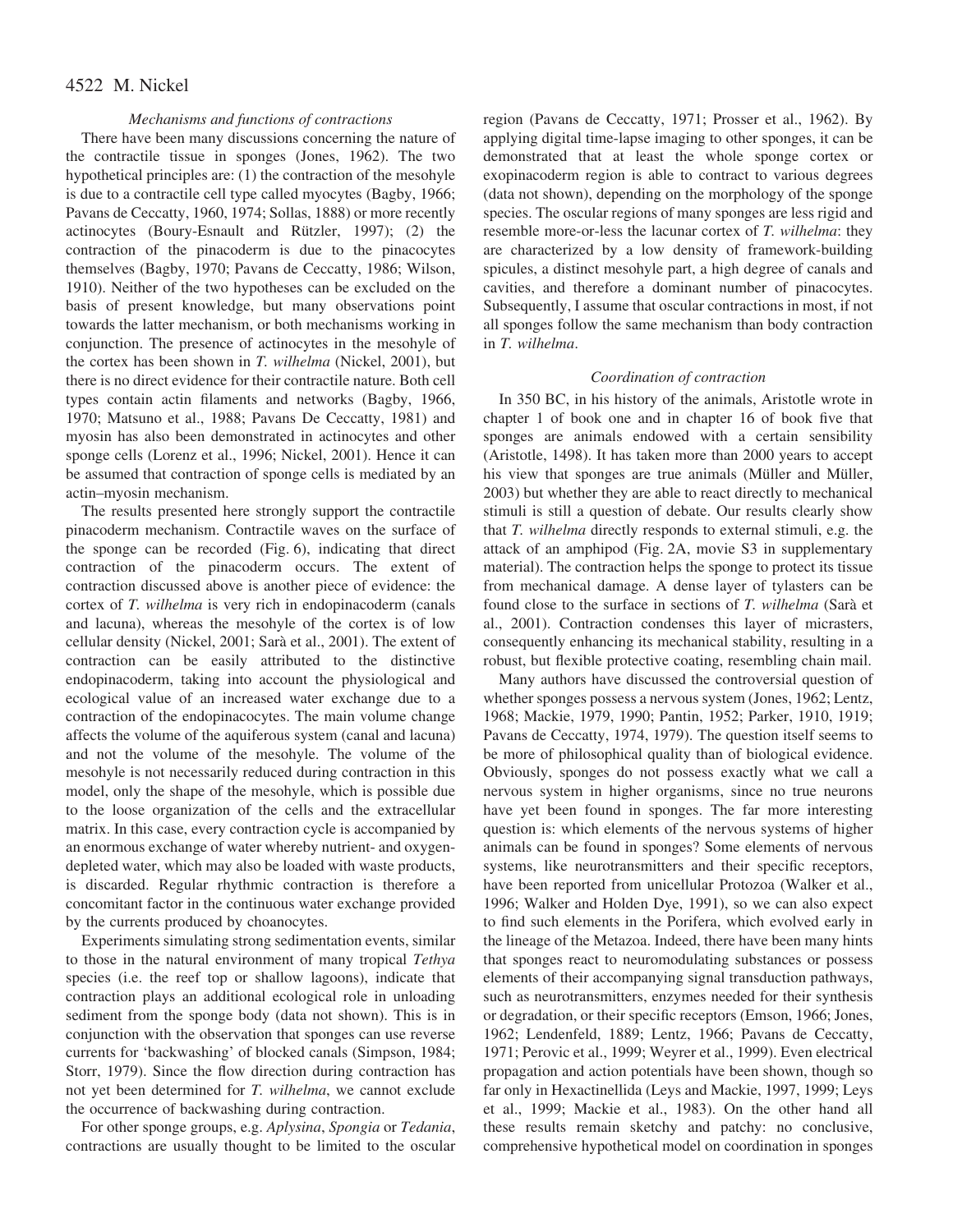has been developed; no model sponge has been used to test the hypothesis that sponges are capable of integrating a variety of signals, both chemical and electro-chemical, through several differentiated signalling pathways. However, there are at least two sponge models suitable for comprehensive studies, and these could combine behavioural, physiological, pharmacological, histological, cell and molecular biological studies: the freshwater sponges, which have been used for many investigations (De Vos and Van De Vyver, 1981; Kilian and Wintermann-Kilian, 1979; McNair, 1923; Wintermann, 1951) and the marine sponges of the genus *Tethya*, especially *T. wilhelma* as reported here. Both systems exhibit contractions that are triggered endogenously and by external events (e.g. mechanical stimulation). The results from fused individuals of *T. wilhelma*, reported here, indicate that the coordination system in sponges must have reached a certain complexity: while the contraction patterns of the two individuals are not synchronized at first, the expansion and retraction of body extensions are. In conclusion, at least two independent means of triggering and controlling these behaviours are necessary. Moreover, contractile waves were observed, spreading at 12.5  $\mu$ m s<sup>-1</sup> over the sponge surface, implying that contractions are triggered locally and spread consequently, following a diffusing (possibly chemical) signal. The existence of subcontractions, significantly weaker than regular contractions, again indicates that the sponge is able to control this behaviour by means of integrating various internal (physiological) and external (environmental) information. Preliminary results of our ongoing research indicate that several neuroactive substances are involved in the coordination of contraction in *T. wilhelma* (Ellwanger et al., 2004).

The detailed analysis of the kinetics and rhythm of *T. wilhelma* reported here is unique for sponges, allowing for the first time a differential, quantitative characterization of sponge behaviour. These results provide the basis for establishing a new sponge model system for the investigation of the integration signals and coordination of behaviours in an aneural organism. Since it has been pointed out that early Eumetazoa were also probably aneural (Mackie, 1990), studies on *T. wilhelma* and other sponge models may provide valuable information about the early evolution of metazoan signalling systems. Further work on this topic is in process, including the development of a tissue-culture system for experiments on the cellular level, as well as molecular work.

I would like to thank Franz Brümmer and Hans-Dieter Görtz (Stuttgart University) for supporting this work, Isabel Koch (Wilhelma Stuttgart) for providing sponges, Kornelia Ellwanger and Marco Vitello (Stuttgart University) for work and discussions on the topic and also Isabel Heim and Carsten Wolf (Stuttgart University) for maintaining the aquariums. I would also like to thank two anonymous referees, who improved the manuscript with suggestions and comments. The Federal Ministry of Education, Science and Technology (BMB+F), Germany, supported a part of this study through the Center of Excellence *BIOTEC*marin (F 0345D).

#### **References**

- **Aristotle** (1498). *De Natura Animalium Libri Novem; De Partibus Animalium Libri Quatuor; De Generatione Animalium Libri Quinqui* (ed. T. Gaza), 89p. Rome: Domini Octaviani Scoti.
- **Bagby, R. M.** (1966). The fine structure of myocytes in the sponges *Microciona prolifera* (Ellis and Sollander) and *Tedania ignis* (Duchassaing and Michelotti). *J. Morphol.* **118**, 167-182.
- **Bagby, R. M.** (1970). The fine structure of Pinacocytes in the marine sponge *Microciona prolifera*. *Z. Zellforsch. Mikroskop. Anat.* **105**, 579-594.
- **Bond, C.** (1992). Continuous cell movements rearrange anatomical structures in intact sponges. *J. Exp. Zool.* **263**, 284-302.
- **Bond, C. and Harris, A. K.** (1988). Locomotion of sponges and its physical mechanism. *J. Exp. Zool.* **246**, 271-284.
- **Boury-Esnault, N. and Rützler, K.** (1997). Thesaurus of sponge morphology. *Smithsonian Contrib. Zool.* **596**, 1-55.
- **Breter, H.-J., Grebenjuk, V. A., Skorokhod, A. and Müller, W. E. G.** (2003). Approaches for a sustainable use of the bioactive potential in sponges: analysis of gene clusters, differential display of mRNA and DNA chips. In *Sponges (Porifera)* (ed. W. E. G. Müller), pp. 200-230. Berlin: Springer-Verlag.
- **De Vos, L. and Van De Vyver, G.** (1981). Étude de la contraction spontanée chez 'éponge d'eau douce *Ephydatia fluviatilis* cultivée in vitro. *Ann. Soc. Royale Zool. Belg.* **111**, 21-32.
- **Ellwanger, K., Brümmer, F. and Nickel, M.** (2004). Glutamate, GABA and serotonin induce contractions in the sponge *Tethya wilhelma* (Porifera: Demospongiae). In *Jahrestagung der Deutschen Zoologischen Gesellschaft, Abstractband* (ed. R. Kinzelbach), p. 157. Rostock: Zoologisches Institut der Universität Rostock.
- **Emson, R. H.** (1966). The reactions of the sponge *Cliona celata* to applied stimuli. *Comp. Biochem. Physiol.* **18**, 805-827.
- **Fishelson, L.** (1981). Observations on the moving colonies of the genus *Tethya* (Demospongia, Porifera): 1. Behavior and cytology. *Zoomorphol.* **98**, 89- 100.
- Jones, W. C. (1957). The contractility and healing behaviour of pieces of *Leucosolenia complicata*. *Q. J. Microsc. Sci.* **98**, 203-217.
- **Jones, W. C.** (1962). Is there a nervous system in sponges? *Biol. Rev.* **37**, 1- 50.
- **Kilian, E. F.** (1967). Ortsveränderungen von Süßwasserschwämmen unter dem Einfluß von Licht. *Verh. Dtsch. Zool. Ges.* **31 (Suppl.)**, 395-401.
- **Kilian, E. F. and Wintermann-Kilian, G.** (1979). Mouvement cellulaire et contraction chez *Spongilla lacustris* et *Ephydatia fluviatilis*. In *Biologie des Spongiaires. Editions du CNRS*, vol. 291 (ed. C. Lévi and N. Boury-Esnault), pp. 137-144. Paris: CNRS.
- **Lendenfeld, R. v.** (1889). Experimentelle Untersuchungen über die Physiologie der Spongien. *Z. wiss. Zool.* **48**, 406-700.
- **Lentz, T. L.** (1966). Histochemical localization of neurohumors in a sponge. *J. Exp. Zool.* **162**, 171-180.
- **Lentz, T. L.** (1968). *Primitive Nervous Systems*. New Haven: Yale University Press.
- **Leys, S. P. and Mackie, G. O.** (1997). Electrical recording from a glass sponge. *Nature* **387**, 29-30.
- **Leys, S. P. and Mackie, G. O.** (1999). Propagated electrical impulses in a sponge. *Mem. Queensland Mus.* **4430**, 342.
- **Leys, S. P., Mackie, G. O. and Meech, R. W.** (1999). Impulse conduction in a sponge. *J. Exp. Biol.* **202**, 1139-1150.
- **Lieberkühn, N.** (1859). Neue Beiträge zur Anatomie der Spongien. *Arch. Anat. Physiol.* **1859**, 353-358, 515-529.
- **Lorenz, B., Bohnensack, R., Gamulin, V., Steffen, R. and Mueller, W. E. G.** (1996). Regulation of motility of cells from marine sponges by calcium ions. *Cell Signal.* **8**, 517-524.
- **Mackie, G. O.** (1979). Is there a conduction system in sponges? In *Biologie des Spongiaires. Editions du CNRS*, vol. 291 (ed. C. Lévi and N. Boury-Esnault), pp. 145-152. Paris: CNRS.
- **Mackie, G. O.** (1990). The elementary nervous system revisited. *Am. Zool.* **30**, 907-920.
- **Mackie, G. O., Lawn, I. D. and De Ceccatty, M. P.** (1983). Studies on hexactinellid sponges: 2. Excitability, conduction and coordination of responses in *Rhabdocalyptus dawsoni*. *Phil. Trans. R. Soc. Lond. B* **301**, 401-418.
- **Madson, P.** (2003). Digital camera remote shutter and digital camera time trigger. http://www.digital-camera.dk/.
- **Matsuno, A., Ishida, H., Kuroda, M. and Masuda, Y.** (1988). Ultrastructures of contractile bundles in epithelial cells of the sponge. *Zool. Sci.* **5**, 1212.